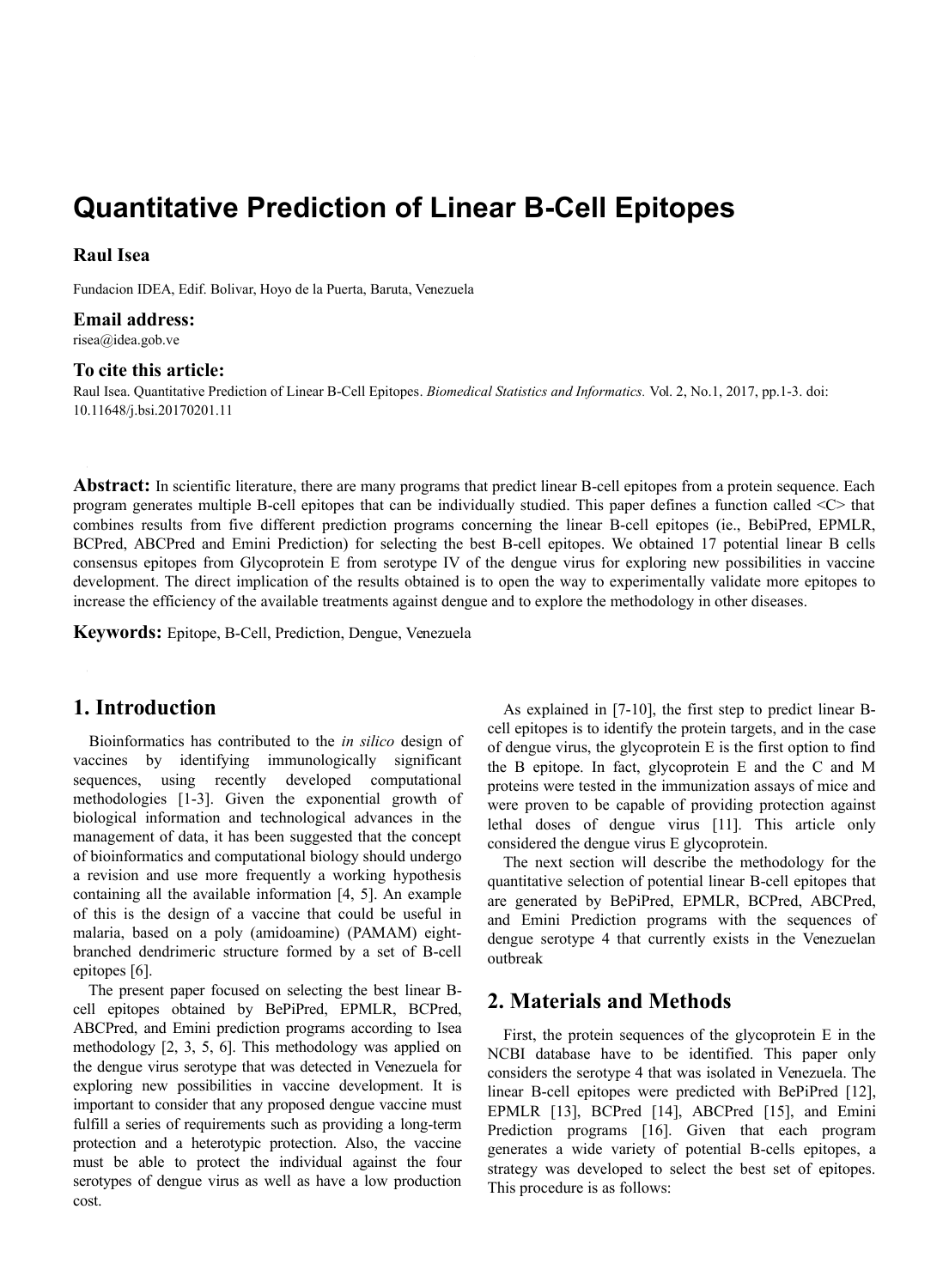a. The epitopes that overlap in at least three or more regions of the prediction were selected. For example, the following epitopes were predicted: VMKRYSAPSE (region between amino acids 1 until 10), RYSAPSESE (region 4 until 12), YSAPSESEGV (5 until 14), and YSAPSESEGVL (5 until 15). Then, the four epitope predictions were aligned to overlap in the same region as illustrated below:

## Position: 1 5 10 15 VMKR**YSAPSE** R**YSAPSE**SE **YSAPSE**SEGV **YSAPSE**SEGVL

In order to do this, a script in Python was developed to overlap all the B-cells epitopes in the target protein and to select the regions with three or more coincidences. According to the above example, the resulting epitope is YSAPSESE which is between the regions 5 and 12. Then, the regions where there was no consensus of at least three amino acids as shown in gray, were omitted.

- b. Each amino acid was scored according to the frequency in which it appears in all predictions. This means that according to the above example, valine, methionine and lysine at positions 1, 2, and 3, respectively are equal to one. The tyrosine (position 5) until the glutamic acid (position 12) has the frequency 4, and so on.
- c. The epitope obtained that overlap in three amino acids is YSAPSESE.
- d. The value of <C> was determined as the sum of the frequency of amino acids divided by the total length of the predicted epitope. In the above example (i.e., YSAPSESE),  $\langle C \rangle$  is  $(4 + 4 + 4 + 4 + 4 + 4 + 3 + 3)/8$  $= 3.75.$
- e. The epitopes whose  $\langle C \rangle$  value is greater than or equal to 3.5 are selected. This restriction can be reduced to a value of 3, but it is important to select these epitopes that have a value greater than  $\langle C \rangle$ .

Finally, these results are compared with the linear B-cell epitopes found in the Immune Epitope Database Analysis (IEDB) database [17]. The goal is to see if some of the Bcell epitopes that have already been used in scientific literature can be reproduced.

## **3. Results and Discussions**

31 sequences of the glycoprotein E of the dengue virus serotype 4 were found in the National Center for Biotechnology Information (NCBI) database, whose ID are: ACH61691, ACH61692, ACH99663, ACH99664, ACL99023, ACL99024, ACL99026, ACL99031, ACL99035, ACO06199, ACQ44389, ACQ44390, ACQ44392, ACQ44393, ACQ44395, ACQ44396, ACQ44397, ACQ44398, ACQ44399, ACQ44400,

ACQ44401, ACS32010, ACW82930, ACW82931,

ACW82932, ACW82933, AEA50926, AEA50927, AET43237, AET43240, and AEX09559.

The linear B-cell of each sequence found in the NCBI database was predicted using the five programs indicated before [7-10]. Each program generates multiple B-cell epitopes as shown in the following example. Consider the E glycoprotein whose ID is ACH61691 (length 3387 aa). The BepiPred obtained 97 lineal B-cell epitopes whose length is equal to five or more amino acids (the threshold is 0.35 for this program). The ABCPred predicted 104 epitopes of the length of 10 amino acids whose score is equal to or greater than 0.7 (threshold is 0.51). The EPMLR obtained 208 epitopes of the length of 9 amino acids whose score is equal to or greater than 0.7 (threshold is -015). The program BCPred based on the flexible prediction method obtained 144 epitopes with a specificity of 75%. The Emili procedure generated 83 epitopes with a threshold of 1.0 and a window size of 3. Thus, the sequence ACH61691 yielded 636 linear B-cell epitopes.

Glycoprotein E from serotype IV of the dengue virus has 31 different sequences in the NCBI database, resulting in more than 1,800 linear epitopes. Using the above-mentioned methodology it was possible to remove the epitopes that overlap in at least three or more regions in all prediction programs. After applying the above procedure for all E glycoproteins, seventeen epitopes were obtained that have a value of <C> greater than 3.6 as indicated in table 1. According to the results shown in table 1, only seven epitopes have a value of <C> greater than four.

*Table 1. Linear B-cell epitopes generated for all glycoprotein E of dengue serotype 4 present in Venezuela with <C> value equal to or greater than 3.6 (see text for details).*

| Region    | Epitope                    | $<\infty$ |
|-----------|----------------------------|-----------|
| 909-924   | <b>IDGPDTSECPNERRAW</b>    | 4.25      |
| 1811-1820 | <b>REIPERSWNT</b>          | 4.20      |
| 1983-1992 | <b>FGPEREKTQA</b>          | 4.20      |
| 807-817   | <b>KFOPESPARLA</b>         | 4.10      |
| 1643-1653 | <b>ERIGEPDYEVD</b>         | 4.10      |
| 2056-2066 | WTREGEKKKLR                | 4.10      |
| 2040-2047 | <b>GERNNOIL</b>            | 4.00      |
| 2848-2856 | <b>VDTRTPOPKPG</b>         | 3.82      |
| 1438-1545 | <b>RLEPSWADV</b>           | 3.78      |
| 1790-1805 | <b>ATPPGATDPFPOSNSP</b>    | 3.75      |
| 2126-2133 | <b>TERGGRAY</b>            | 3.75      |
| 3179-3197 | <b>IPOWEPSKGWKNWOEVPFC</b> | 3.74      |
| 2214-2222 | <b>EPEKORTPO</b>           | 3.67      |
| 196-203   | <b>SGERRREK</b>            | 3.63      |
| 1938-1945 | <b>NPAOEDDO</b>            | 3.63      |
| 1556-1568 | <b>GWRLGDKWDKEED</b>       | 3.62      |
| 647-655   | <b>IELEPPFGDS</b>          | 3.60      |

Finally, the entire IEDB database was searched for all the lineal B-cells epitopes used in the experiments based on the dengue serotype 4. The result is shown in table 2. When comparing the two tables, it is evident that there are coincidences between the computational methodology presented in this paper and that found in IEDB, which are highlighted in bold type. These coincidences indicate that it is possible to reduce the number of linear B cells that can be used in an experiment.